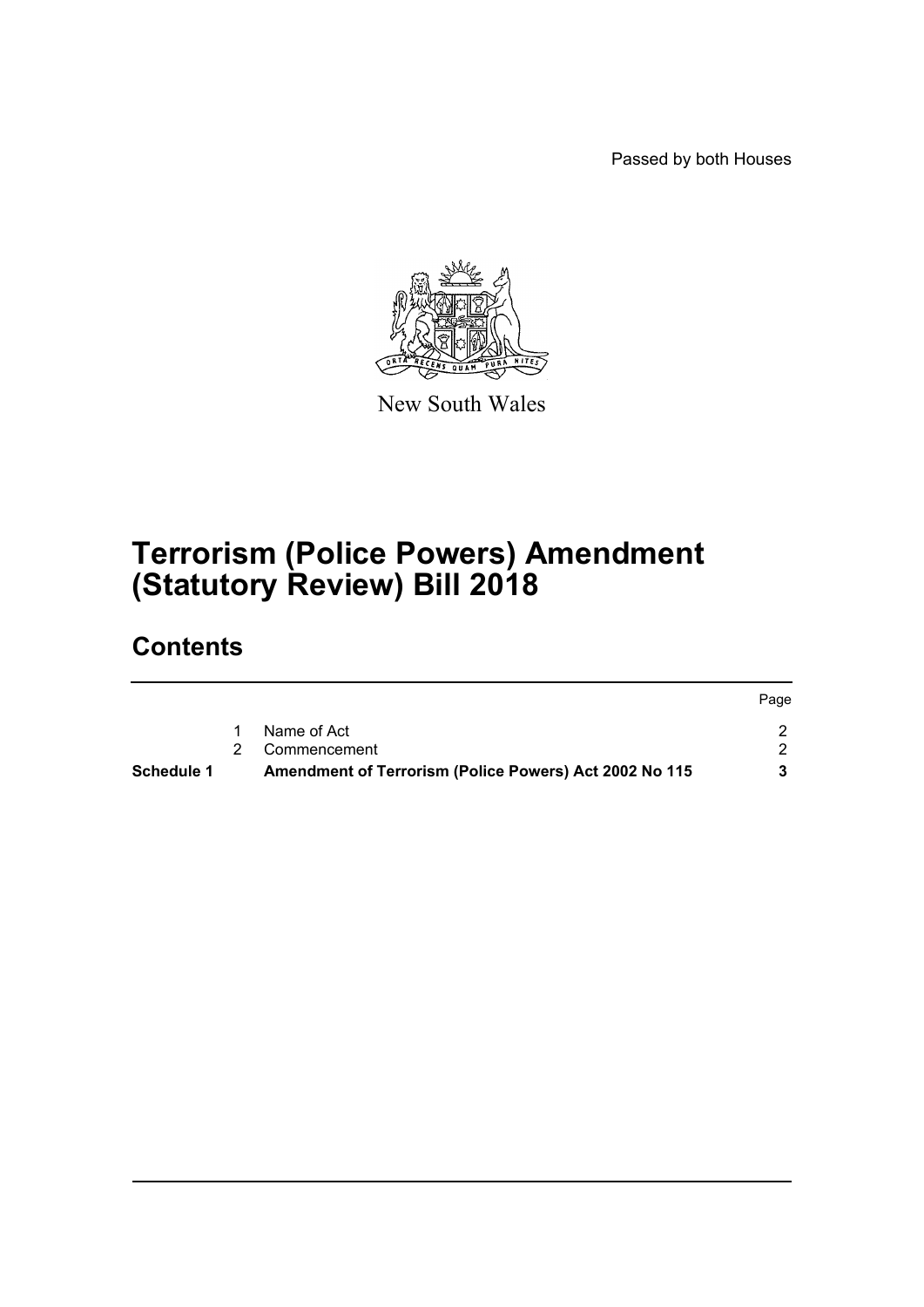*I certify that this public bill, which originated in the Legislative Assembly, has finally passed the Legislative Council and the Legislative Assembly of New South Wales.*

> *Clerk of the Legislative Assembly. Legislative Assembly, Sydney, , 2018*



New South Wales

# **Terrorism (Police Powers) Amendment (Statutory Review) Bill 2018**

Act No , 2018

An Act to amend the *Terrorism (Police Powers) Act 2002* to give effect to the recommendations arising from a statutory review of that Act.

*I have examined this bill and find it to correspond in all respects with the bill as finally passed by both Houses.*

*Assistant Speaker of the Legislative Assembly.*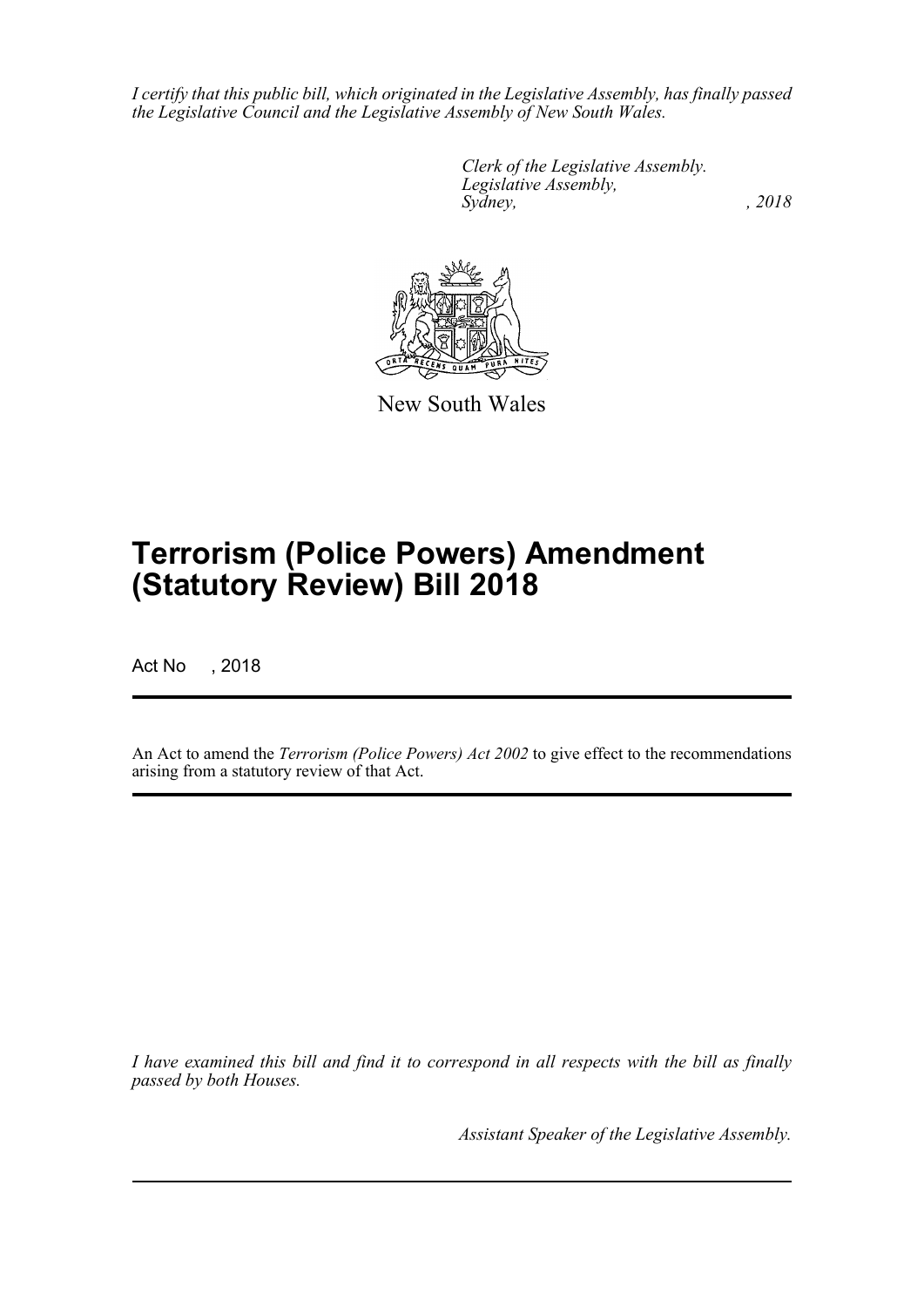# <span id="page-2-0"></span>**The Legislature of New South Wales enacts:**

# **1 Name of Act**

This Act is the *Terrorism (Police Powers) Amendment (Statutory Review) Act 2018*.

# <span id="page-2-1"></span>**2 Commencement**

This Act commences on the date of assent to this Act.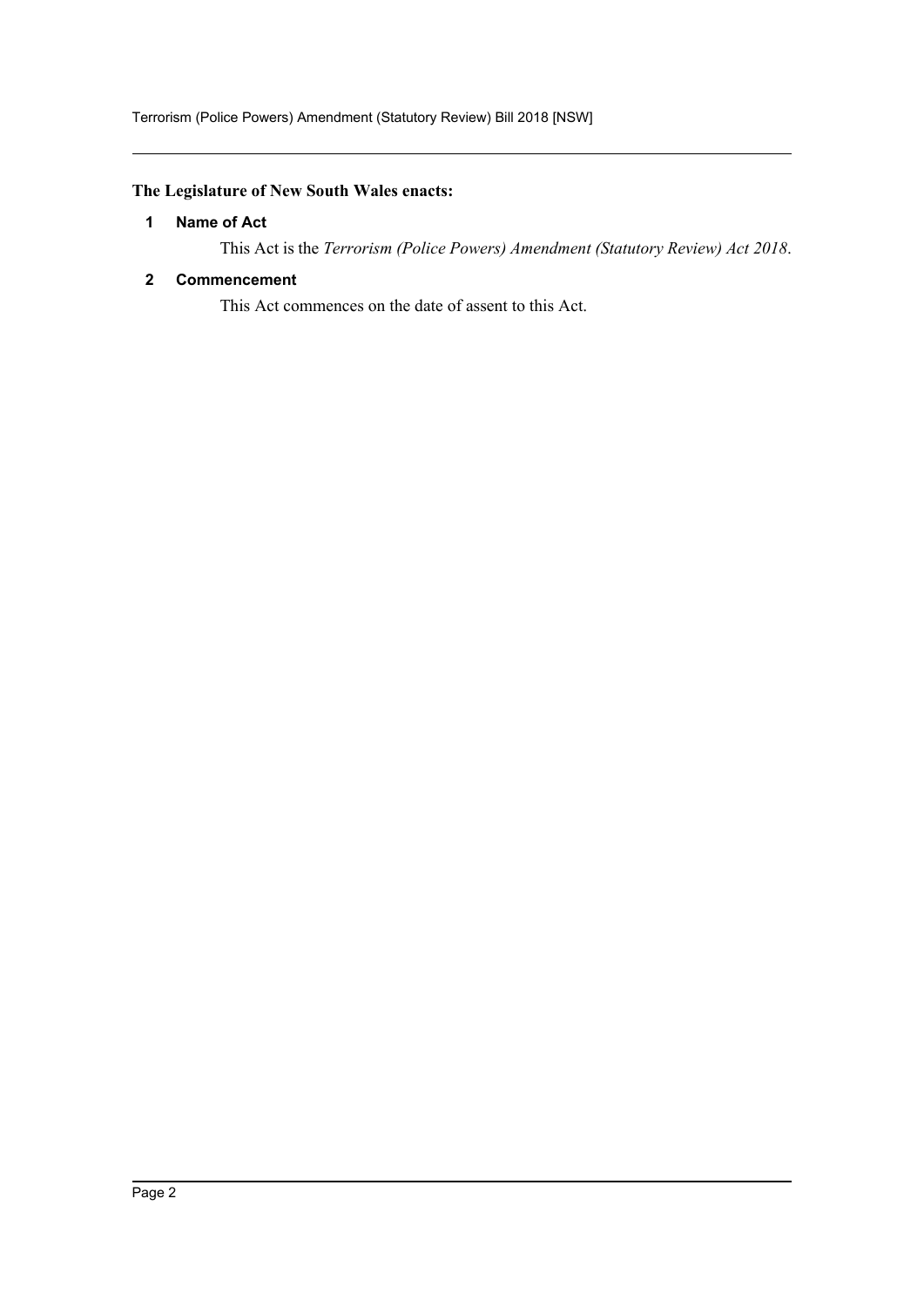# <span id="page-3-0"></span>**Schedule 1 Amendment of Terrorism (Police Powers) Act 2002 No 115**

# **[1] Part 2, Division 3, note**

Insert after the heading to the Division:

**Note.** Part 15 of the *Law Enforcement (Powers and Responsibilities) Act 2002* sets out safeguards relating to the exercise of powers under this Division.

#### **[2] Section 16 Power to obtain disclosure of identity**

Omit the note from the end of the section.

#### **[3] Section 17 Power to search persons**

Omit section 17 (2). Insert instead:

(2) Division 4 of Part 4 of the *Law Enforcement (Powers and Responsibilities) Act 2002* extends to the search of a person conducted under this section. However, in addition to section 31 of that Act, a police officer may only strip search a person under this section if the police officer suspects on reasonable grounds that the person is the target of an authorisation.

# **[4] Section 23**

Omit the section. Insert instead:

#### **23 Statement regarding search**

The Commissioner of Police is to arrange for a written statement to be provided, on request made within 12 months of the search, to a person who was searched, or whose vehicle or premises were searched, under this Part stating that the search was conducted in pursuance of this Part. The written statement is to be provided within 30 days of the request being made.

#### **[5] Part 2, Division 4**

Insert after Division 3:

# **Division 4 Miscellaneous**

#### **24 Annual reports to be given to Attorney General and Police Minister**

- (1) The Commissioner of Police must report annually on the exercise of powers under this Part by police officers.
- (2) Each report is to be provided, within 4 months after each 30 June, to the Police Minister and the Attorney General.
- (3) The report is to specify the following matters in relation to the year ended on that  $30$  June:
	- (a) the number of authorisations given under this Part,
	- (b) the powers exercised under each authorisation given under this Part.
- (4) The report may be combined with any other annual report of the NSW Police Force.
- (5) The report is to be tabled in each House of Parliament as soon as practicable after it is received by the Attorney General.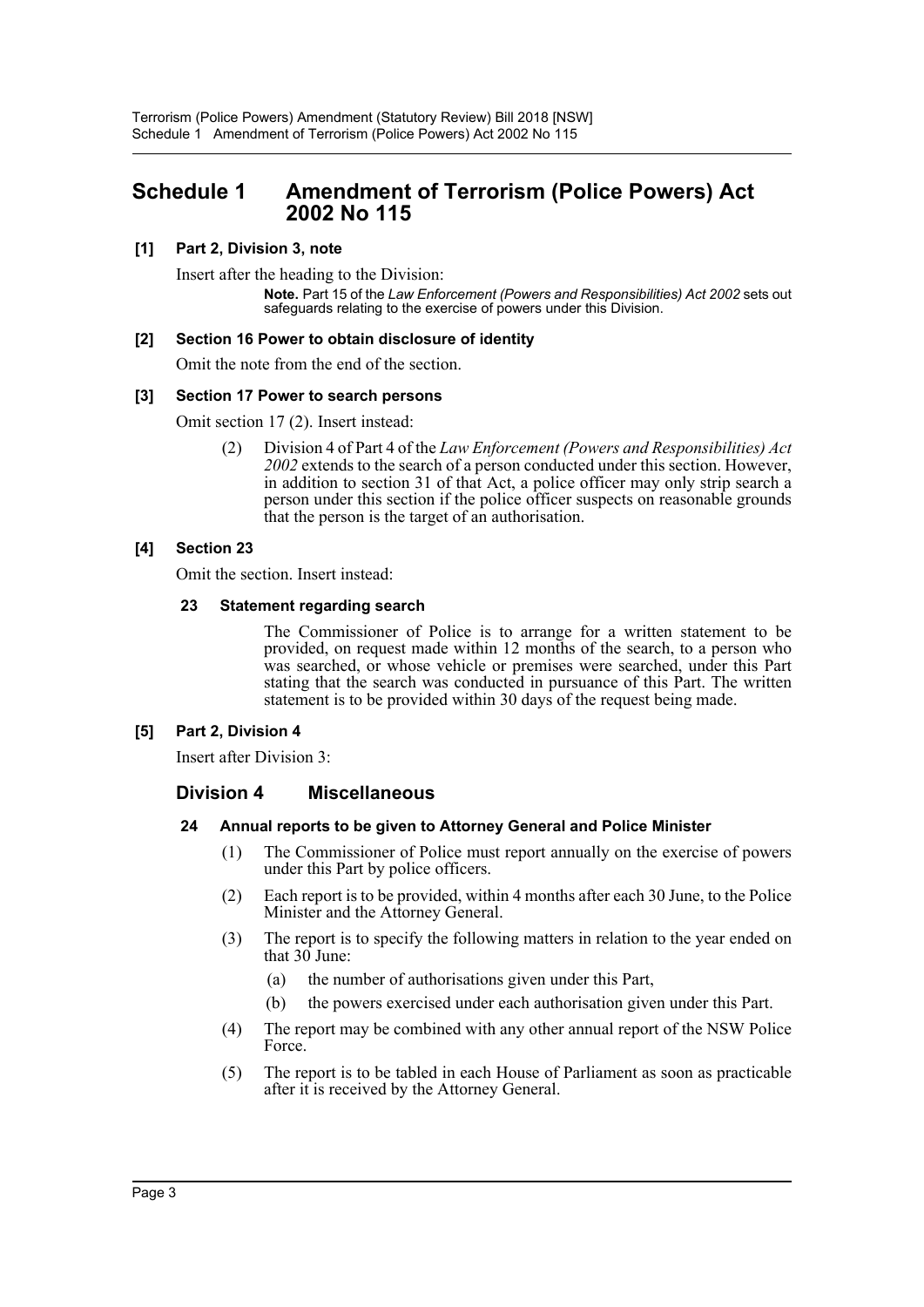# **[6] Section 25**

Insert after section 24B:

#### **25 Annual reports to be given to Attorney General and Police Minister**

- (1) The Commissioner of Police must report annually on the number of declarations made under this Part in relation to each year ended on 30 June.
- (2) Each report is to be provided, within 4 months after each 30 June, to the Police Minister and the Attorney General.
- (3) The report may be combined with any other annual report of the NSW Police Force.
- (4) The report is to be tabled in each House of Parliament as soon as practicable after it is received by the Attorney General.

# **[7] Part 2AA, Division 1, heading**

Insert after the heading to Part 2AA:

# **Division 1 Preliminary**

**[8] Part 2AA, Division 2, heading**

Insert after section 25D:

# **Division 2 Investigative detention powers and detention warrants**

# **[9] Section 25GA**

Insert after section 25G:

#### **25GA Taking photographs and video recordings of injury and illness**

- (1) A police officer who is of the rank of sergeant or higher may take a photograph, or make a video recording, of a terrorism suspect, or cause a photograph of the terrorism suspect to be taken, or a video recording of the terrorism suspect to be made, if the police officer believes on reasonable grounds that it is necessary to do so for the purpose of documenting an illness or injury suffered by the terrorism suspect while under investigative detention.
- (2) The photograph or video recording may only be used:
	- (a) for the purpose for which it is taken or made, or
	- (b) in connection with a complaint about, an investigation into, or any proceedings (including civil or criminal proceedings) that relate to, police misconduct.
- (3) A person who uses a photograph or video recording in contravention of subsection (2) is guilty of an offence.

Maximum penalty: Imprisonment for 2 years.

- (4) As soon as practicable after 12 months elapses from the taking of the photograph, or the making of the video recording, the Commissioner of Police is to ensure that the photograph or video recording is destroyed if proceedings in respect of either of the following have not been brought, or have been brought and discontinued or completed:
	- (a) the investigative detention,
	- (b) the treatment of the terrorism suspect in connection with the investigative detention.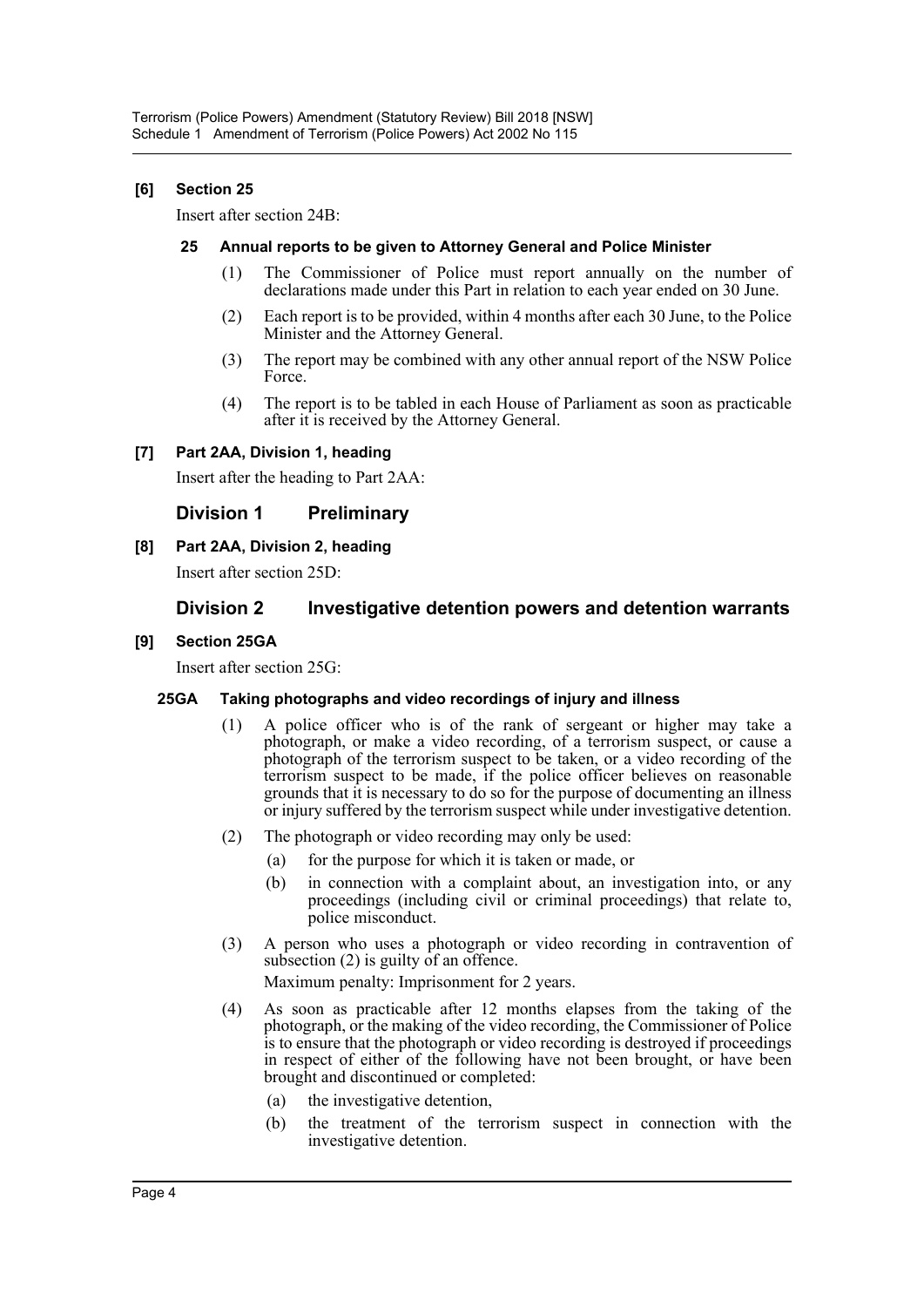#### **[10] Section 25L Monitoring contact with family members and others (except legal representatives)**

Insert after section 25L (4):

The police officer who is detaining the terrorism suspect must, before the contact takes place, inform the terrorism suspect, and any person with whom the terrorism suspect has contact, that the contact (whether it takes place by telephone, by audiovisual link or in person) will be monitored.

#### **[11] Part 2AA, Division 3**

Insert after section 25M:

# **Division 3 Safeguards**

#### **25MA Matters to be explained to terrorism suspect**

As soon as practicable after a terrorism suspect is arrested for the purpose of investigative detention under this Part, the police officer who is detaining the terrorism suspect must inform the terrorism suspect of the following:

- (a) any right the person has to complain to the Law Enforcement Conduct Commission in accordance with the *Law Enforcement Conduct Commission Act 2016*,
- (b) the person's entitlement under section 25MD to contact a lawyer.

#### **25MB Supreme Court may order provision of legal aid**

- (1) This section applies to any proceedings before the Supreme Court that relate to a detention warrant.
- (2) The Supreme Court may, if the Court is satisfied it is in the interests of justice to do so, order the Legal Aid Commission to provide legal aid in proceedings to which this section applies to:
	- (a) a terrorism suspect in relation to whom a detention warrant is being sought, or
	- (b) a terrorism suspect who is subject to a detention warrant.
- (3) If the Supreme Court makes an order under subsection (2), the police officer who is detaining the terrorism suspect must give the terrorism suspect reasonable assistance to enable the terrorism suspect to contact the Legal Aid Commission to obtain the legal aid.

#### **25MC Humane treatment of terrorism suspect under investigative detention**

- (1) A terrorism suspect who is under investigative detention:
	- (a) must be treated with humanity and with respect for human dignity, and
	- (b) must not be subjected to cruel, inhuman or degrading treatment,

by anyone exercising authority under the investigative detention or implementing or enforcing the investigative detention.

(2) A person who contravenes subsection (1) is guilty of an offence. Maximum penalty: Imprisonment for 2 years.

#### **25MD Contacting lawyer**

(1) A terrorism suspect who is under investigative detention is entitled to contact a lawyer but solely for the purpose of: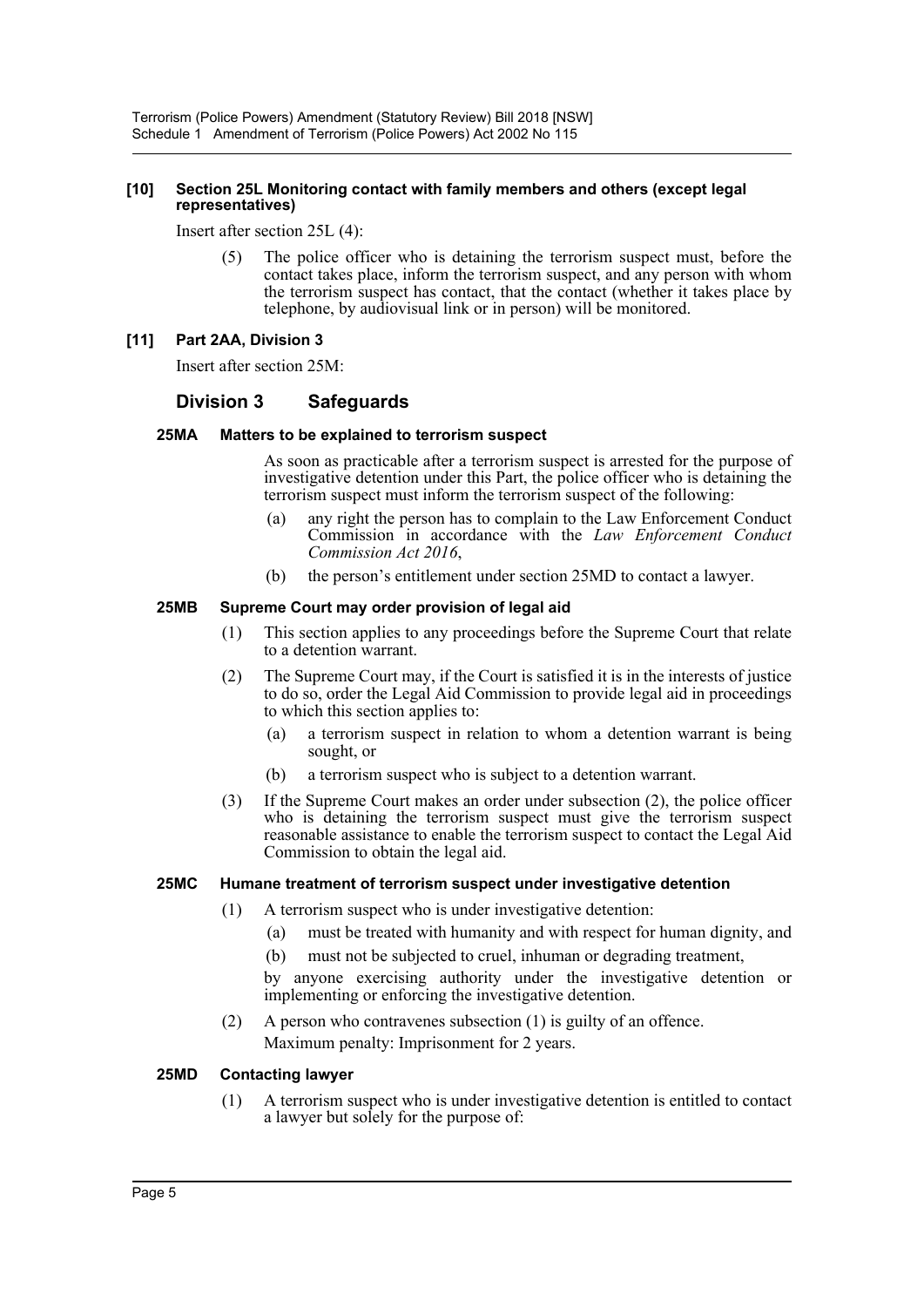- (a) obtaining advice from the lawyer about the terrorism suspect's legal rights in relation to:
	- (i) the investigative detention, or
	- (ii) the treatment of the terrorism suspect in connection with the investigative detention, or
- (b) arranging for the lawyer to act for the terrorism suspect, and instructing the lawyer, in relation to proceedings in the Supreme Court relating to the issue of a detention warrant in relation to the terrorism suspect, or
- (c) arranging for the lawyer to act for the person, and instructing the lawyer, in relation to any other proceedings in a court for a remedy relating to:
	- (i) the investigative detention, or
	- (ii) the treatment of the terrorism suspect in connection with the investigative detention, or
- (d) arranging for the lawyer to act for the terrorism suspect, and instructing the lawyer, in relation to a complaint to the Law Enforcement Conduct Commission in accordance with the *Law Enforcement Conduct Commission Act 2016*, or
- (e) arranging for the lawyer to act for the terrorism suspect in relation to an appearance, or hearing, before a court that is to take place while the terrorism suspect is under investigative detention.
- (2) The form of contact the terrorism suspect is entitled to have with a lawyer under subsection (1) includes:
	- (a) being visited by the lawyer, and
	- (b) communicating with the lawyer by telephone.
- (3) The police officer who is detaining the terrorism suspect must give the terrorism suspect reasonable assistance to choose another lawyer for the terrorism suspect to contact under subsection (1) if:
	- (a) the terrorism suspect asks to be allowed to contact a particular lawyer under subsection (1), and
	- (b) either:
		- (i) the terrorism suspect is not entitled to contact that lawyer because of a prohibited contact direction, or
		- (ii) the terrorism suspect is not able to contact that lawyer.
- (4) Without limiting the assistance that may be given to the terrorism suspect under subsection (3), the police officer may refer the terrorism suspect to the Legal Aid Commission.
- (5) The police officer who is detaining the terrorism suspect must give the terrorism suspect reasonable assistance (including, if appropriate, by arranging for the assistance of an interpreter) to choose and contact a lawyer under subsection (1) if the police officer has reasonable grounds to believe that:
	- (a) the terrorism suspect is unable, because of inadequate knowledge of the English language or a disability, to communicate with reasonable fluency in that language, and
	- (b) the terrorism suspect may have difficulties in choosing or contacting a lawyer because of that inability.
- (6) In recommending lawyers to the terrorism suspect as part of giving the terrorism suspect assistance under subsection  $(3)$ , the police officer who is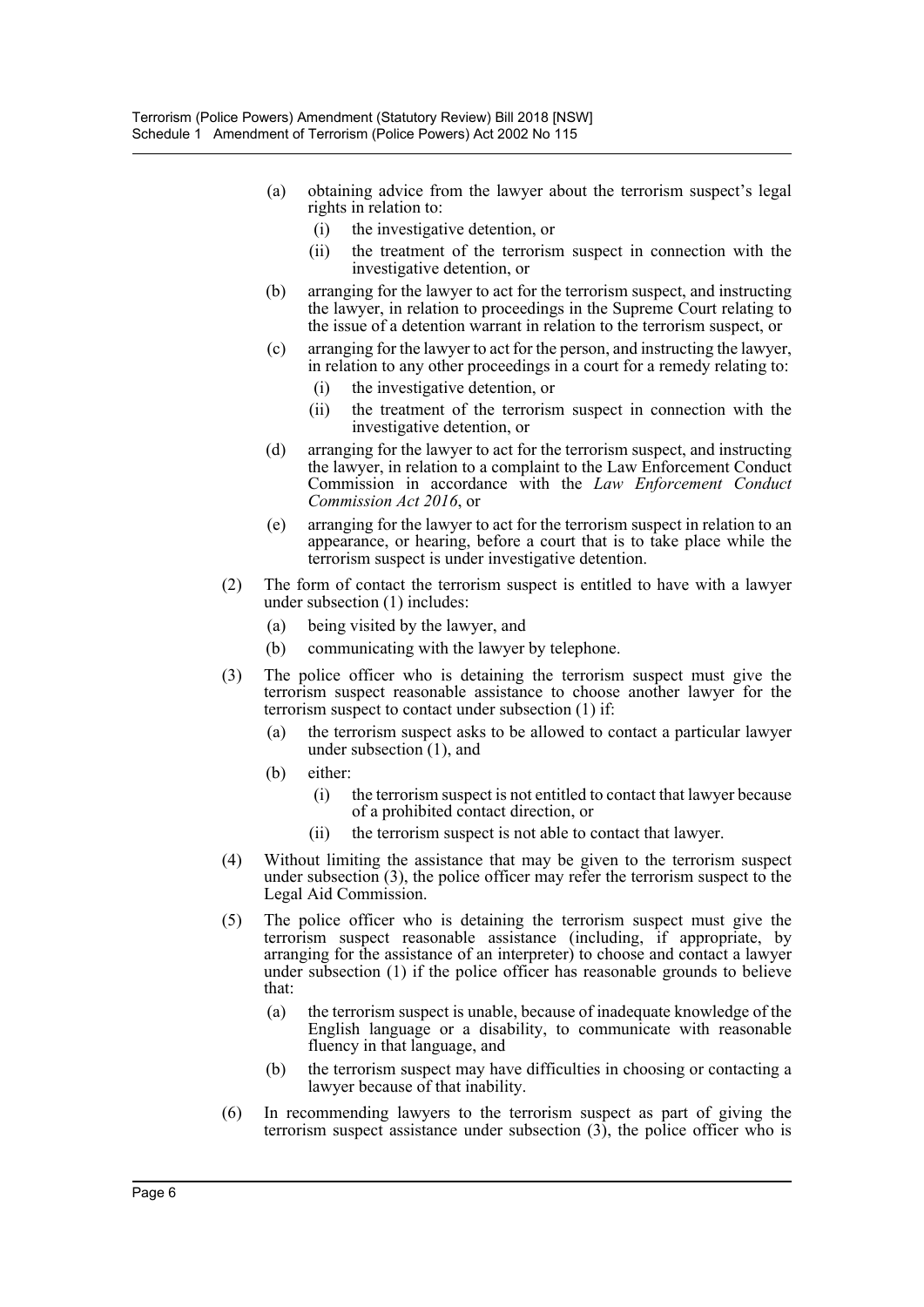detaining the terrorism suspect may give priority to lawyers who have been given a security clearance at an appropriate level by the Commonwealth.

- (7) Despite subsection (6) but subject to any prohibited contact direction, the terrorism suspect is entitled under this section to contact a lawyer who does not have a security clearance of the kind referred to in subsection (6).
- (8) The police officer who is detaining the terrorism suspect must, before any contact with a lawyer takes place, inform the terrorism suspect, and the lawyer, that the contact (whether it takes place by telephone, by audiovisual link or in person) will be monitored.

# **[12] Section 25N Additional safeguards for detained persons**

Omit "*Law Enforcement (Powers and Responsibilities) Regulation 2005*" from the note to the section.

Insert instead "*Law Enforcement (Powers and Responsibilities) Regulation 2016*".

# **[13] Part 2AA, Division 4, heading**

Insert after section 25O:

# **Division 4 Miscellaneous**

#### **[14] Section 26V Power to search persons for seizable items**

Omit section 26V (5). Insert instead:

(5) Division 4 of Part 4 of the *Law Enforcement (Powers and Responsibilities) Act 2002* extends to the search of a person conducted under this section. However, in addition to section 31 of that Act, a police officer may only strip search a person under this section if the police officer suspects on reasonable grounds that the person is the target of an authorisation within the meaning of Part 2.

#### **[15] Section 26X Arrangement for detainee to be held in prison**

Omit "Director-General of the Department of Juvenile Justice" from section 26X (5).

Insert instead "Secretary of the Department of Justice".

#### **[16] Section 26ZG Contacting lawyer**

Omit "the Attorney-General's Department of" from section 26ZG (5).

#### **[17] Section 26ZH Special contact rules for person under 18 or with impaired intellectual functioning**

Omit "2 hours" from section 26ZH (5) (a). Insert instead "4 hours".

#### **[18] Section 26ZH (8) and (9)**

Insert after section 26ZH (7):

- (8) Without limiting subsection (7), the police officer who is detaining a person under a preventative detention order is to assist in locating any person with whom the person being detained is entitled to have contact under this Division.
- (9) If the person being detained under a preventative detention order is not entitled to have contact with another person because the other person is not acceptable to the police officer who is detaining the person, the police officer must:
	- (a) give the person being detained reasons the other person is not acceptable to the police officer (unless doing so would result in the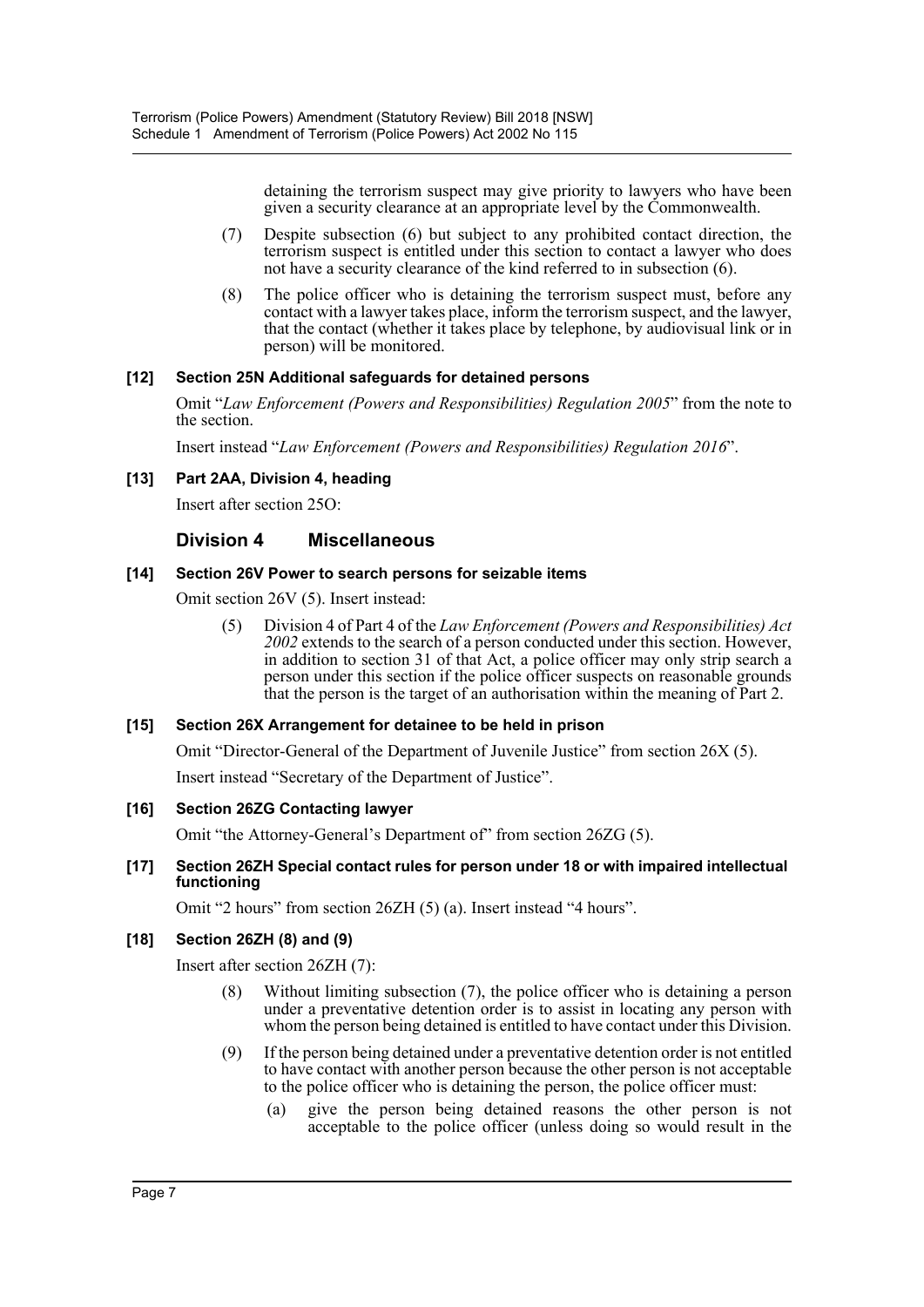disclosure of criminal intelligence within the meaning of section 25K), and

- (b) give the person being detained an opportunity to nominate another person with whom the person being detained is entitled to have contact, and
- (c) offer the person being detained, as an alternative to contact with any other person who is not acceptable to the police officer, a person who has specialist expertise in working with children and young people and, if appropriate in the circumstances, with culturally and linguistically diverse communities.

#### **[19] Section 26ZI Monitoring contact with family members, lawyers etc under sections 26ZE, 26ZG, 26ZGA and 26ZH**

Insert after section 26ZI (4):

(4A) The police officer who is detaining the person must, before the contact takes place, inform the person being detained, and any person with whom the person being detained has contact, that the contact (whether it takes place by telephone, by audiovisual link or in person) will be monitored.

#### **[20] Section 26ZL Taking fingerprints, recordings, samples of handwriting or photographs**

Insert "or section 26ZLA" after "this section" in section 26ZL (2).

# **[21] Section 26ZLA**

Insert after section 26ZL:

#### **26ZLA Taking photographs and video recordings of injury and illness**

- (1) A police officer who is of the rank of sergeant or higher may take a photograph, or make a video recording, of a person who is being detained under a preventative detention order, or cause a photograph of the person to be taken, or a video recording of the person to be made, if the police officer believes on reasonable grounds that it is necessary to do so for the purpose of documenting an illness or injury suffered by the person while being detained under the order.
- (2) The photograph or video recording may only be used:
	- (a) for the purpose for which it is taken or made, or
	- (b) in connection with a complaint about, an investigation into, or any proceedings (including civil or criminal proceedings) that relate to, police misconduct.
- (3) A person who uses a photograph or video recording in contravention of subsection (2) is guilty of an offence.

Maximum penalty: Imprisonment for 2 years.

- (4) As soon as practicable after 12 months elapses from the taking of the photograph, or the making of the video recording, the Commissioner of Police is to ensure that the photograph or video recording is destroyed if proceedings in respect of either of the following have not been brought, or have been brought and discontinued or completed:
	- (a) the preventative detention order,
	- (b) the treatment of the person in connection with the person's detention under the order.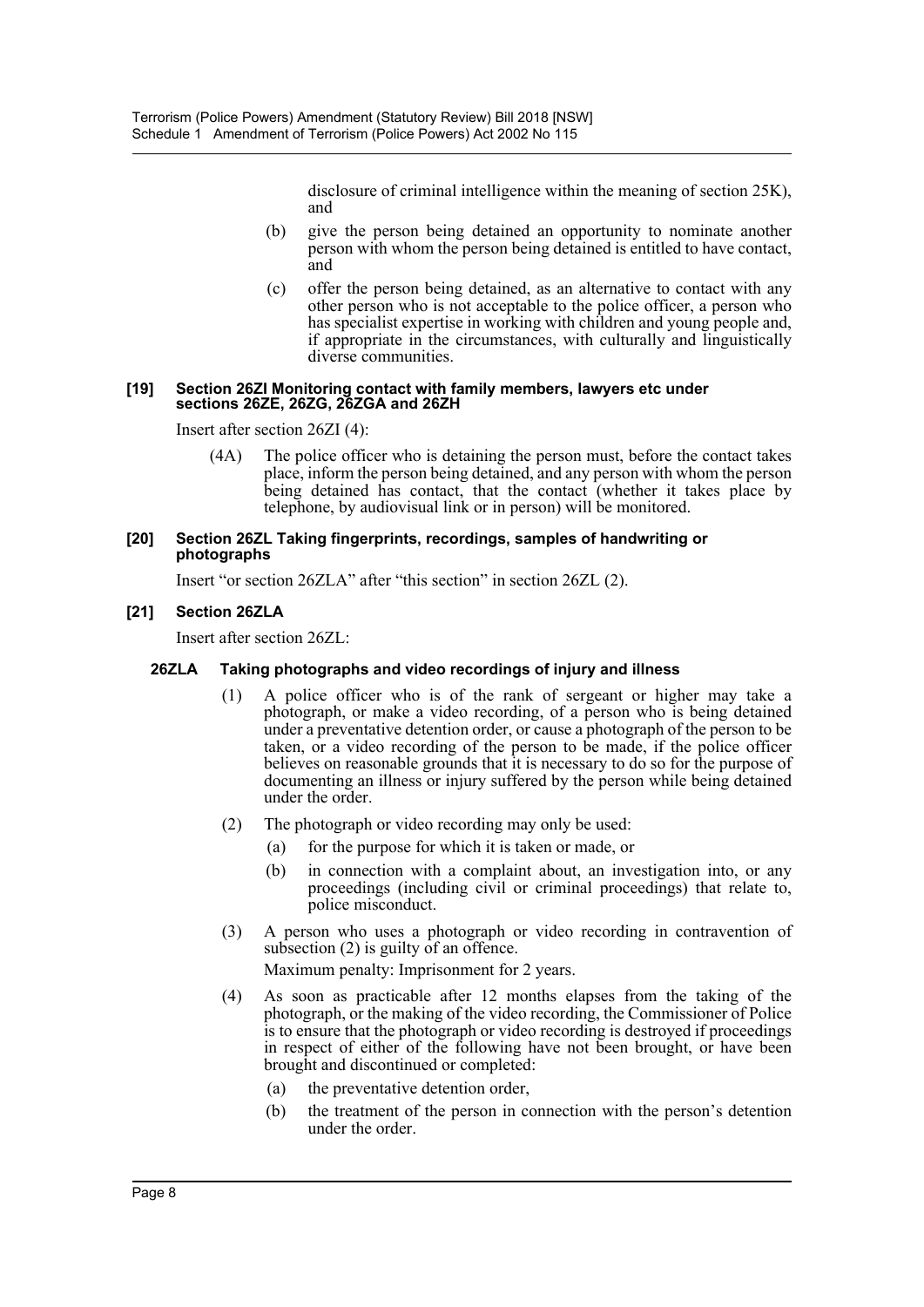# **[22] Section 26ZO Monitoring by Law Enforcement Conduct Commission**

Insert after section 26ZO (2):

- (2A) The Commissioner of Police must provide the information required by the Law Enforcement Conduct Commission, but may provide it subject to any one or more of the following conditions:
	- (a) that any officer of the Commission (within the meaning of the *Law Enforcement Conduct Commission Act 2016*) who is to have access to the information has been given a security clearance at an appropriate level by the Commonwealth,
	- (b) that the information is not made public by the Commission without consulting the Commissioner of Police on whether making the information public would reveal police methodology or ongoing operations, or would jeopardise relevant information-sharing relationships,
	- (c) in the case of information of particular sensitivity identified by the Commissioner of Police, that only Commissioners of the Commission are to have access to the information.
- (2B) The Commissioner of Police may only redact or withhold information required by the Law Enforcement Conduct Commission for either or both of the following reasons, and must specify when and the reason the information is redacted or withheld:
	- (a) the information identifies an informant or a police officer operating covertly,
	- (b) provision of the information contravenes a law of the Commonwealth.

#### **[23] Section 26ZS Sunset provision**

Omit "16 December 2018" wherever occurring. Insert instead "16 December 2021".

#### **[24] Section 27ZC Monitoring by Law Enforcement Conduct Commission**

Omit "Director-General of the Attorney General's Department" from section 27ZC (2).

Insert instead "Secretary of the Department of Justice".

#### **[25] Section 27ZC (2A) and (2B)**

Insert after section 27ZC (2):

- (2A) The Commissioner of Police must provide the information required by the Law Enforcement Conduct Commission, but may provide it subject to any one or more of the following conditions:
	- (a) that any officer of the Commission (within the meaning of the *Law Enforcement Conduct Commission Act 2016*) who is to have access to the information has been given a security clearance at an appropriate level by the Commonwealth,
	- (b) that the information is not made public by the Commission without consulting the Commissioner of Police on whether making the information public would reveal police methodology or ongoing operations, or would jeopardise relevant information-sharing relationships,
	- (c) in the case of information of particular sensitivity identified by the Commissioner of Police, that only Commissioners of the Commission are to have access to the information.